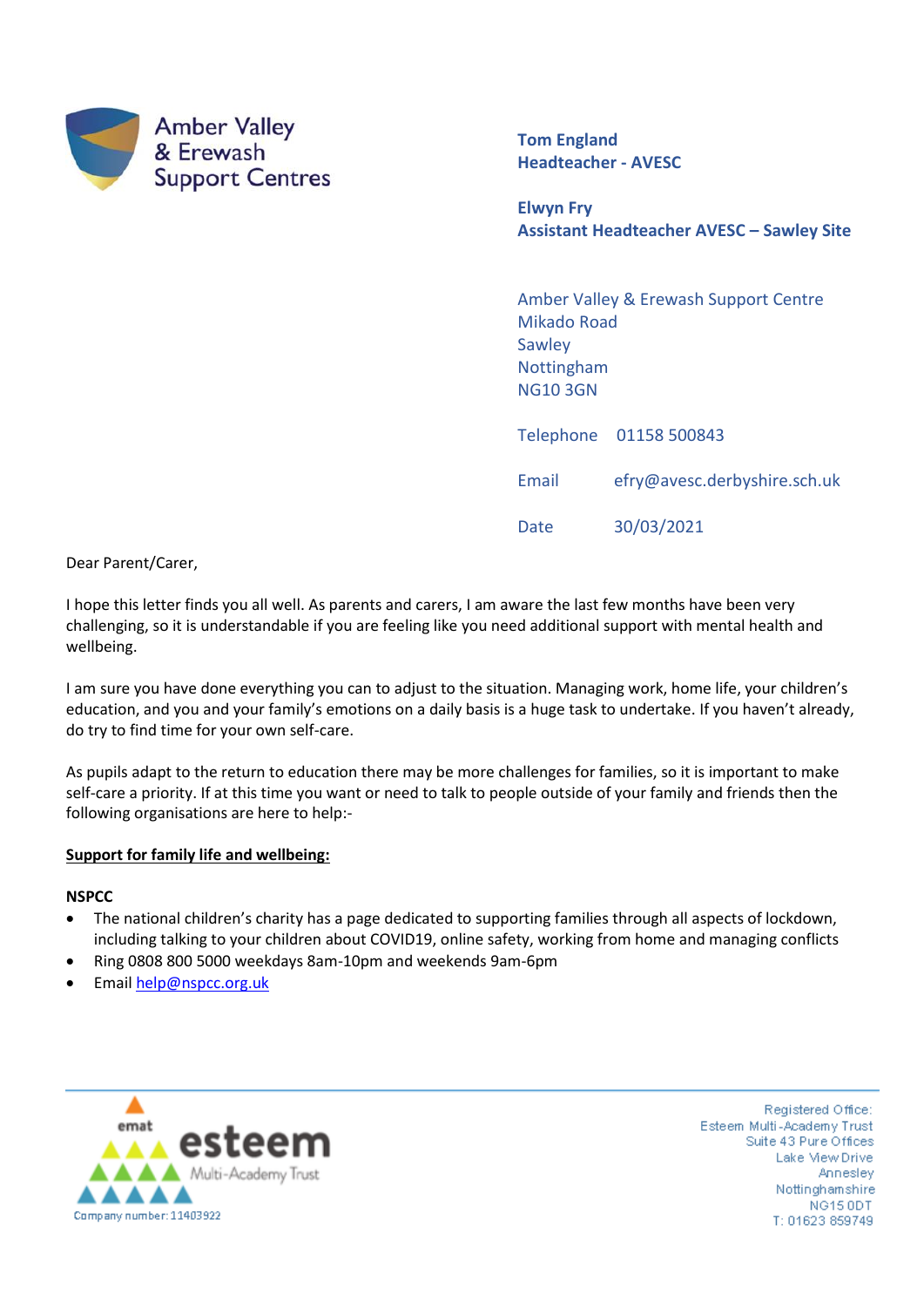# **Family Lives**

- There is a Freephone helpline 0808 800 2222 where you can receive emotional support, advice, information and guidance on all aspects of family life
- The helpline is open 9am-9pm weekdays, and 10am-3pm on the weekend
- Alternatively send an email via askus@familylives.org.uk they aim to respond within 24hours weekdays only; or connect with others via the online forum
- Access the website for tips on supporting you and your family's mental health

## **The [Derbyshire Mental Health Helpline and Support Service](https://www.derbyshirehealthcareft.nhs.uk/getting-help/coronavirus-covid-19/mental-health-support-line)**

- This is a freephone number and calls from landlines or mobiles should be free
- Tel: 0800 028 0077
- The support line is provided by experienced mental health practitioners and is open 24 hours per day, 7 days per week

## **Samaritans**

- provides non-judgmental emotional support
- Ring 116 123 24/7 to talk about anything that is concerning you
- Email jo@samaritans.org, you will get a response within 24 hours. There is also a self-help app you can download

## **Quell**

- Quell is for parents and carers whose children are under 18 years
- It provides useful links to support services
- The service provides access to text-based counselling support
- <https://www.qwell.io/>

### **Shout**

- 24/7 text service, free on all major mobile networks, for anyone in crisis anytime, anywhere. It's a place to go if you're struggling to cope and you need immediate help
- Text 85258

## **Anna Freud National Centre for Children and families**

- <https://www.annafreud.org/media/11465/helping-cyp-manage-anxiety-apr2020-v3.pdf> Resource for adults to help young people to manage anxiety
- <https://www.annafreud.org/on-my-mind/self-care/> Self-care to look after our own mental health

### **Moodzone**

- Whatever you need to know about coping with stress, anxiety or depression, or just generally improving your emotional wellbeing , Moodzone offers practical, useful information, interactive tools, and videos to support you on your way to feeling better.
- <https://www.forumhealthcentre.nhs.uk/your-health/moodzone-stress-anxiety-and-depression>

## **The Mix**

- Understanding mental health can be tricky but The Mix makes sure you don't have to do it alone. Whether you're worried about your mental health, or someone else's, they have everything you need to know about mental health, from anxiety and depression to self-care and counselling.
- <https://www.themix.org.uk/>



Registered Office: Esteem Multi-Academy Trust Suite 43 Pure Offices Lake Mew Drive Annesley Nottinghamshire NG15 ODT T: 01623 859749